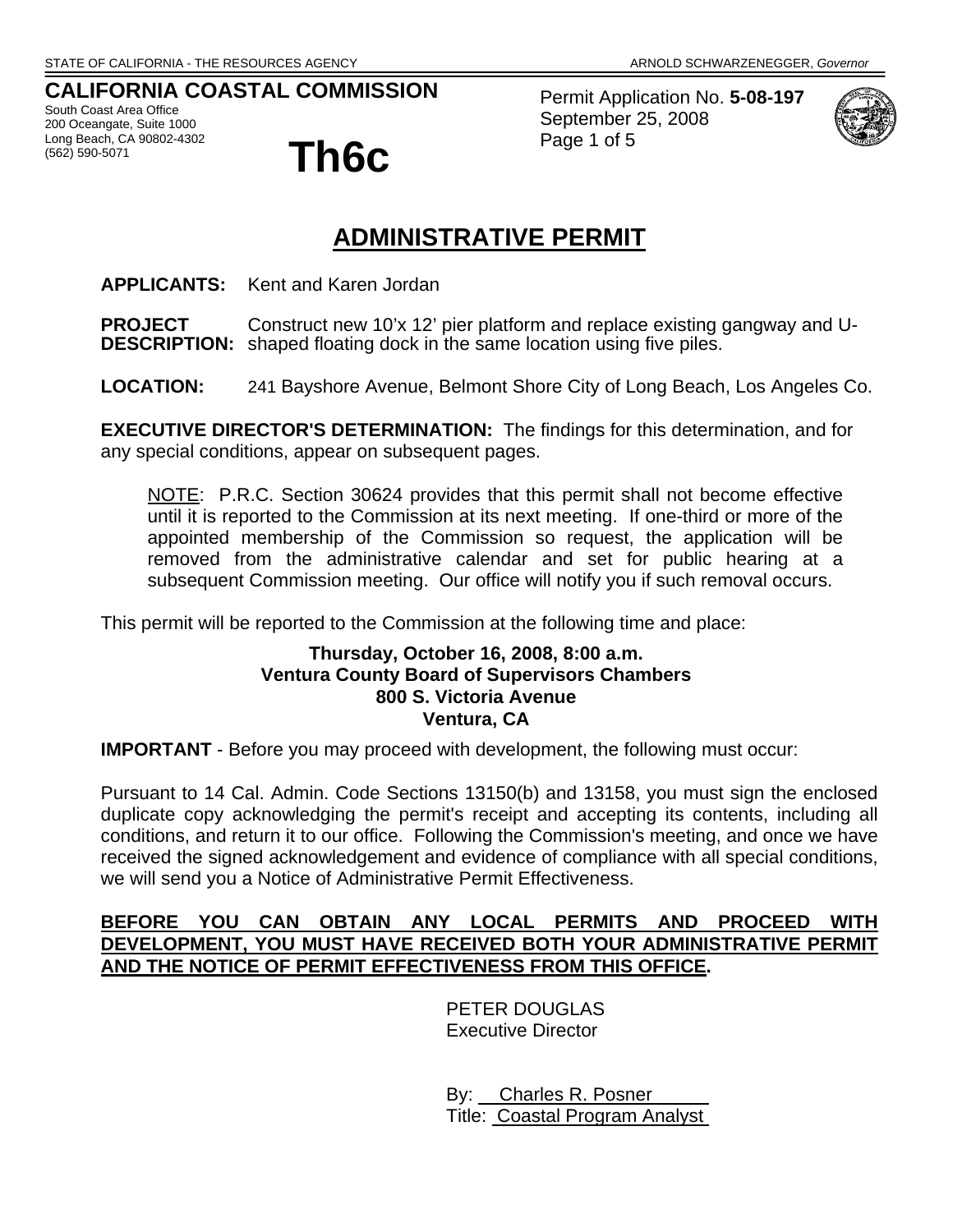#### 5-08-197 Page 2 of 5

#### **STANDARD CONDITIONS:**

- 1. Notice of Receipt and Acknowledgment. The permit is not valid and development shall not commence until a copy of the permit, signed by the permittee or authorized agent, acknowledging receipt of the permit and acceptance of the terms and conditions, is returned to the Commission office.
- 2. Expiration. If development has not commenced, the permit will expire two years from the date this permit is reported to the Commission. Development shall be pursued in a diligent manner and completed in a reasonable period of time. Application for extension of the permit must be made prior to the expiration date.
- 3. Interpretation. Any questions of intent or interpretation of any term or condition will be resolved by the Executive Director or the Commission.
- 4. Assignment. The permit may be assigned to any qualified person, provided assignee files with the Commission an affidavit accepting all terms and conditions of the permit.
- 5. Terms and Conditions Run with the Land. These terms and conditions shall be perpetual, and it is the intention of the Commission and the permittee to bind all future owners and possessors of the subject property to the terms and conditions.

#### **SPECIAL CONDITIONS:** See Page Four.

#### **EXECUTIVE DIRECTOR'S DETERMINATION (continued):**

The Executive Director hereby determines that the proposed development is a category of development which, pursuant to PRC Section 30624, qualifies for approval by the Executive Director through the issuance of an Administrative Permit. Subject to Standard and Special Conditions as attached, said development is in conformity with the provisions of Chapter 3 of the Coastal Act of 1976 and will not have any significant impacts on the environment within the meaning of the California Environmental Quality Act. If located between the nearest public road and the sea, this development is in conformity with the public access and public recreation policies of Chapter 3.

#### **FINDINGS FOR EXECUTIVE DIRECTOR'S DETERMINATION:**

#### **A. Project Description**

The proposed project involves the replacement of an existing private residential boat dock in Alamitos Bay at Belmont Shore in southeast Long Beach (See Exhibits). The proposal involves the removal of the existing development at the site, which consists of three concrete piles, a U-shaped dock float, and the gangway that connects the dock to the vertical seawall on the shore (Exhibit #4). The proposed new development involves the construction of a new 10'x 12' pier platform supported by two fourteen-inch diameter T-piles, installation of three concrete piles and a new U-shaped floating dock, and a new 3'x 20' gangway to connect the new pier platform to the new dock (Exhibit #5). A total of five piles are proposed.

The proposed project is in Alamitos Bay, situated between the bay's vertical seawall and the City Pierhead Line (Exhibit #4). The proposed dock is associated with an adjacent single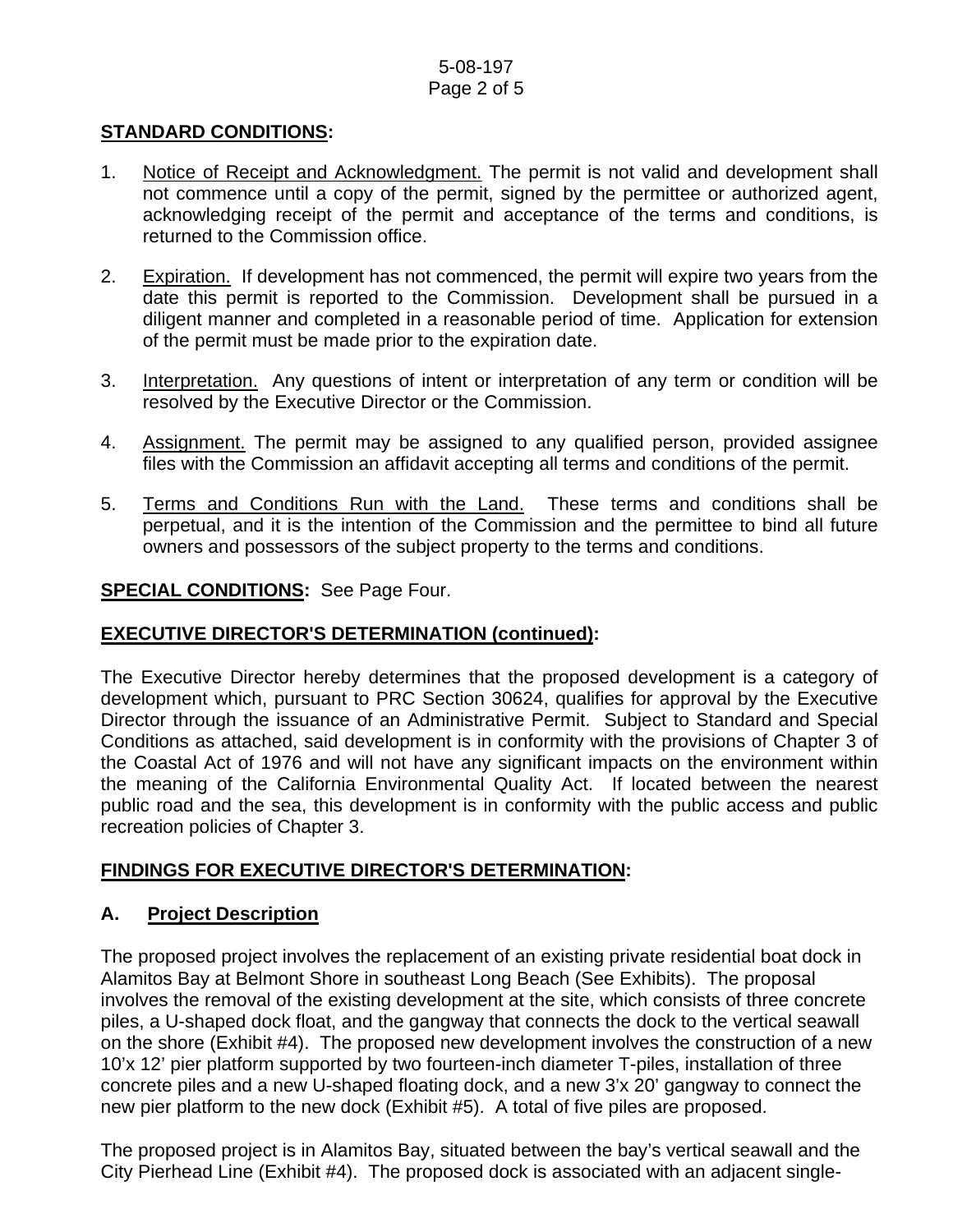family residence and is for boating recreation purposes. The proposed project will not interfere with the public accessway and parkway that exists immediately inland of the seawall in this location. No eelgrass disturbance is permitted. An underwater survey conducted at the site on March 15, 2008 (by Stanley Nesheim) found no eelgrass in the project area. Another underwater survey conducted at the site on July 14, 2008 (by Debbie Karimoto) found no *Caulerpa taxifolia* (invasive aquatic algae) in the project area.

The proposed new 10'x 12' pier platform complies with the maximum 10'x 14' dimensions set forth by the City's specifications for waterfront structures. The two proposed T-piles that would support the new pier platform are necessary because the City does not allow piers to be supported by the seawall, and the proposed pier platform cannot be adequately supported by one pile. The proposed project has received an "Approval in Concept" stamp from the City of Long Beach Planning Department and the City of Long Beach Marine Bureau.

#### **B. Recreational Marine Resources**

The proposed recreational boat dock development and its associated structures are an allowable and encouraged marine related use. The project design includes the minimum sized pilings and the minimum number of pilings necessary for structural stability. There are no feasible less environmentally damaging alternatives available. As conditioned, the project will not significantly adversely impact eelgrass beds and will not contribute to the dispersal of the invasive aquatic algae, *Caulerpa taxifolia*. Further, as proposed and conditioned, the project, which is to be used solely for recreational boating purposes, conforms with Sections 30224 and 30233 of the Coastal Act.

#### **C. Water Quality**

The proposed dock work will be occurring on or within coastal waters. The storage or placement of construction material, debris, or waste in a location where it could be discharged into coastal waters would result in an adverse effect on the marine environment. To reduce the potential for construction related impacts on water quality, the Commission imposes special conditions requiring, but not limited to, the appropriate storage and handling of construction equipment and materials to minimize the potential of pollutants to enter coastal waters and for the use of on-going best management practices following construction. As conditioned, the Commission finds that the development conforms with Sections 30230 and 30231 of the Coastal Act.

#### **D. Public Access**

As conditioned, the proposed development will not have any new adverse impact on public access to the coast or to nearby recreational facilities. Thus, as conditioned, the proposed development conforms with Sections 30210 through 30214, Sections 30220 through 30224, and 30252 of the Coastal Act.

# **E. Local Coastal Program**

A coastal development permit is required from the Commission for the proposed development because it is located within the Commission's area of original jurisdiction. The Commission's standard of review for the proposed development is the Chapter 3 policies of the Coastal Act.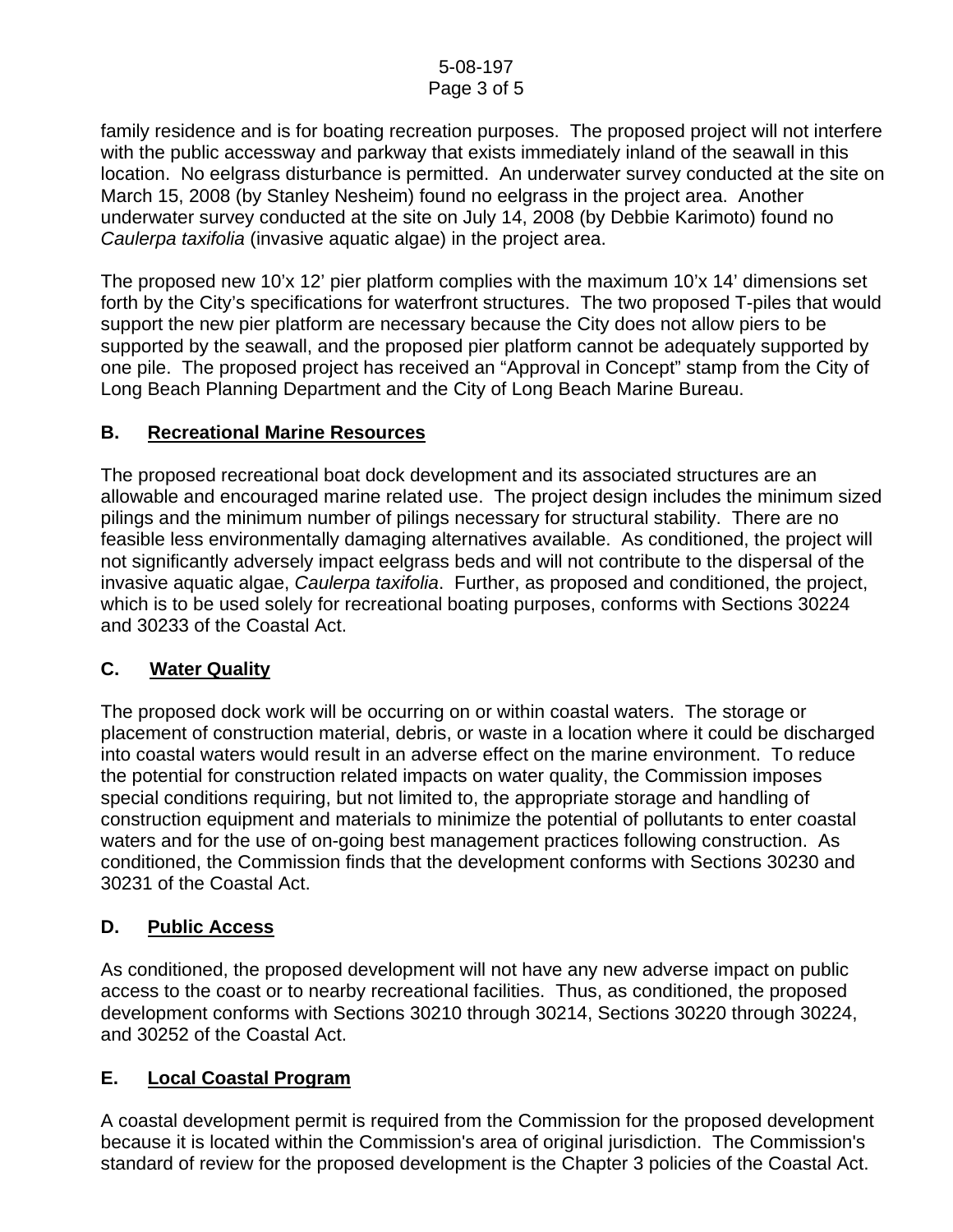The City of Long Beach certified LCP is advisory in nature and may provide guidance. The Commission certified the City of Long Beach LCP on July 22, 1980. As conditioned, the proposed development is consistent with Chapter 3 of the Coastal Act and with the certified LCP for the area.

#### **F. California Environmental Quality Act (CEQA)**

As conditioned, there are no feasible alternatives or feasible mitigation measures available which would substantially lessen any significant adverse effect which the activity may have on the environment. Therefore, the Commission finds that the proposed project, as conditioned to mitigate the identified impacts, is the least environmentally damaging feasible alternative and can be found consistent with the requirements of the Coastal Act to conform to CEQA.

#### **SPECIAL CONDITIONS:**

#### **1. Permit Compliance**

 The permitted use of the approved development is for boating related uses only. All development must occur in strict compliance with the proposal as set forth in the application for permit, subject to any special conditions. Any deviation from the approved plans must be submitted for review by the Executive Director to determine whether an amendment to this coastal development permit is required.

# **2. Construction Responsibilities and Debris Removal**

- a) No construction materials, equipment, debris, or waste will be placed or stored where it may be subject to wave, wind, or rain erosion and dispersion.
- b) Any and all construction material shall be removed from the site within ten days of completion of construction and disposed of at an appropriate location.
- c) Machinery or construction materials not essential for project improvements are prohibited at all times in the subtidal or intertidal zones.
- d) Silt curtains will be utilized to control turbidity during removal and placement of all piles. Where permitted, disturbance of the ocean bottom shall be minimized.
- e) Eelgrass shall not be disturbed.
- f) Floating booms will be used to contain debris discharged into coastal waters and any debris discharged will be removed as soon as possible but no later than the end of each day.
- g) Divers will recover non-buoyant debris discharged into coastal waters as soon as possible after loss.
- h) At the end of the construction period, the permittee shall inspect the project area and ensure that no debris, trash or construction material has been left on the shore or in the water, and that the project has not created any hazard to navigation.

#### **3. Best Management Practices (BMP) Program**

By acceptance of this permit, the applicant agrees that the long-term water-borne berthing of boat(s) in the approved dock and/or boat slip will be managed in a manner that protects water quality pursuant to the implementation of the following BMPs: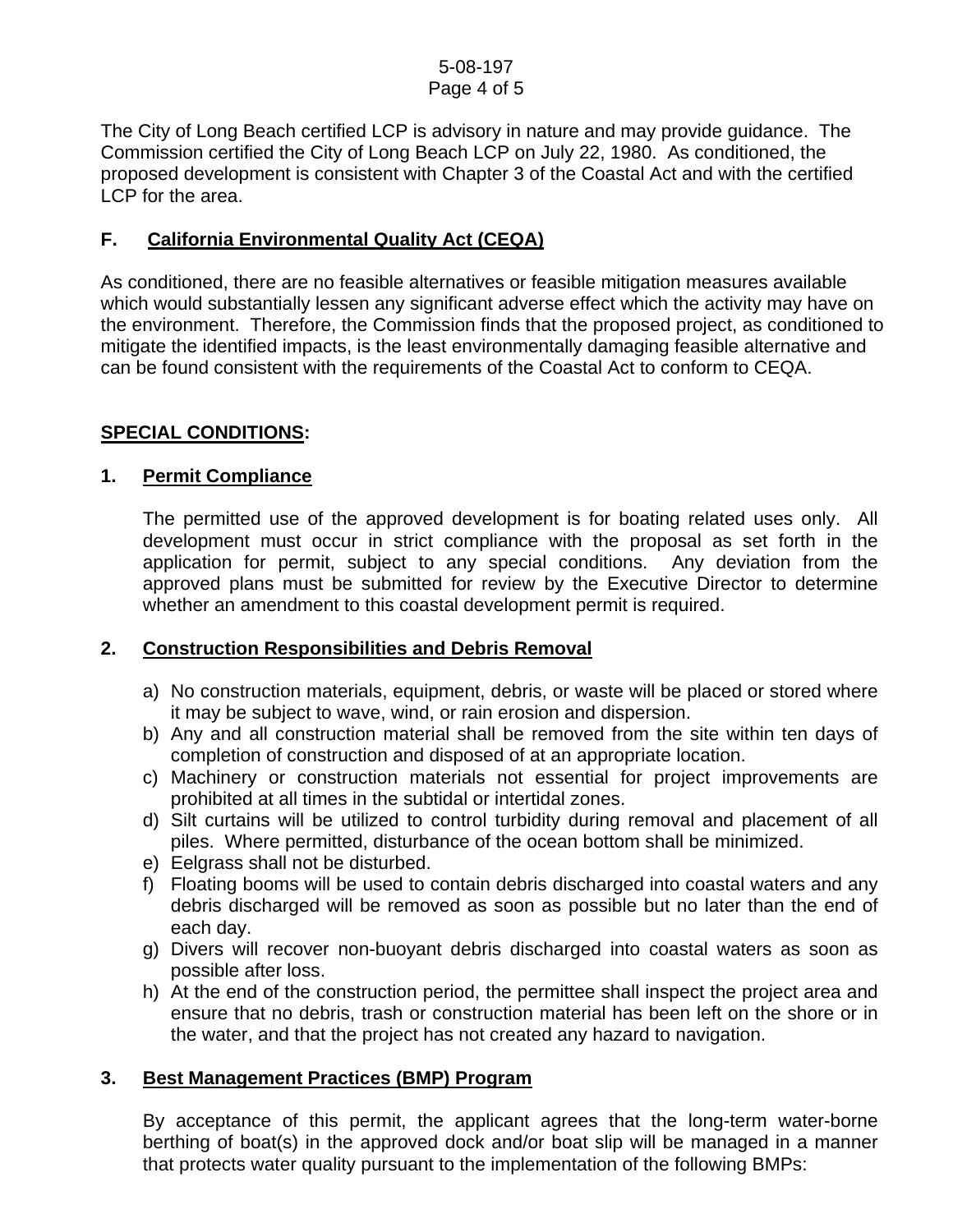- a) Boat Cleaning and Maintenance Measures:
	- 1. In-water top-side and bottom-side boat cleaning shall minimize the discharge of soaps, paints and debris.
	- 2. In-the-water hull scraping or any process that occurs under water that results in the removal of paint from boat hulls is prohibited. Only detergents and cleaning components that are designated by the manufacturer as phosphate-free and biodegradable shall be used, and only minimal amounts shall be used.
	- 3. The applicant shall minimize the use of detergents and boat cleaning and maintenance products containing ammonia, sodium hypochlorite, chlorinated solvents, petroleum distillates or lye.
- b) Solid and Liquid Waste Management Measures:

All trash, recyclables, and hazardous wastes or potential water contaminants, including old gasoline or gasoline with water, absorbent materials, oily rags, lead acid batteries, anti-freeze, waste diesel, kerosene and mineral spirits shall be disposed of in a proper manner and shall not at any time be disposed of in the water or gutter.

c) Petroleum Control Management Measures:

Oil absorbent materials should be examined at least once a year and replaced as necessary. The applicant shall recycle the materials, if possible, or dispose of them in accordance with hazardous waste disposal regulations. The boaters are encouraged to regularly inspect and maintain engines, seals, gaskets, lines and hoses in order to prevent oil and fuel spills. Boaters are also encouraged to use preventive engine maintenance, oil absorbents, bilge pump-out services, or steam cleaning services as much as possible to clean oily bilge areas. Clean and maintain bilges. Do not use detergents while cleaning. The use of soaps that can be discharged by bilge pumps is discouraged.

#### **4. Public Access along the Waterway**

The proposed project shall not interfere with public access and use of the public walkway that runs along Alamitos Bay.

# **ACKNOWLEDGMENT OF PERMIT RECEIPT/ACCEPTANCE OF CONTENTS:**

\_\_\_\_\_\_\_\_\_\_\_\_\_\_\_\_\_\_\_\_\_\_\_\_\_\_\_\_ \_\_\_\_\_\_\_\_\_\_\_\_\_\_\_\_\_\_\_\_\_\_

I/We acknowledge that I/we have received a copy of this permit and have accepted its contents including all conditions.

Applicant's Signature **Date of Signing**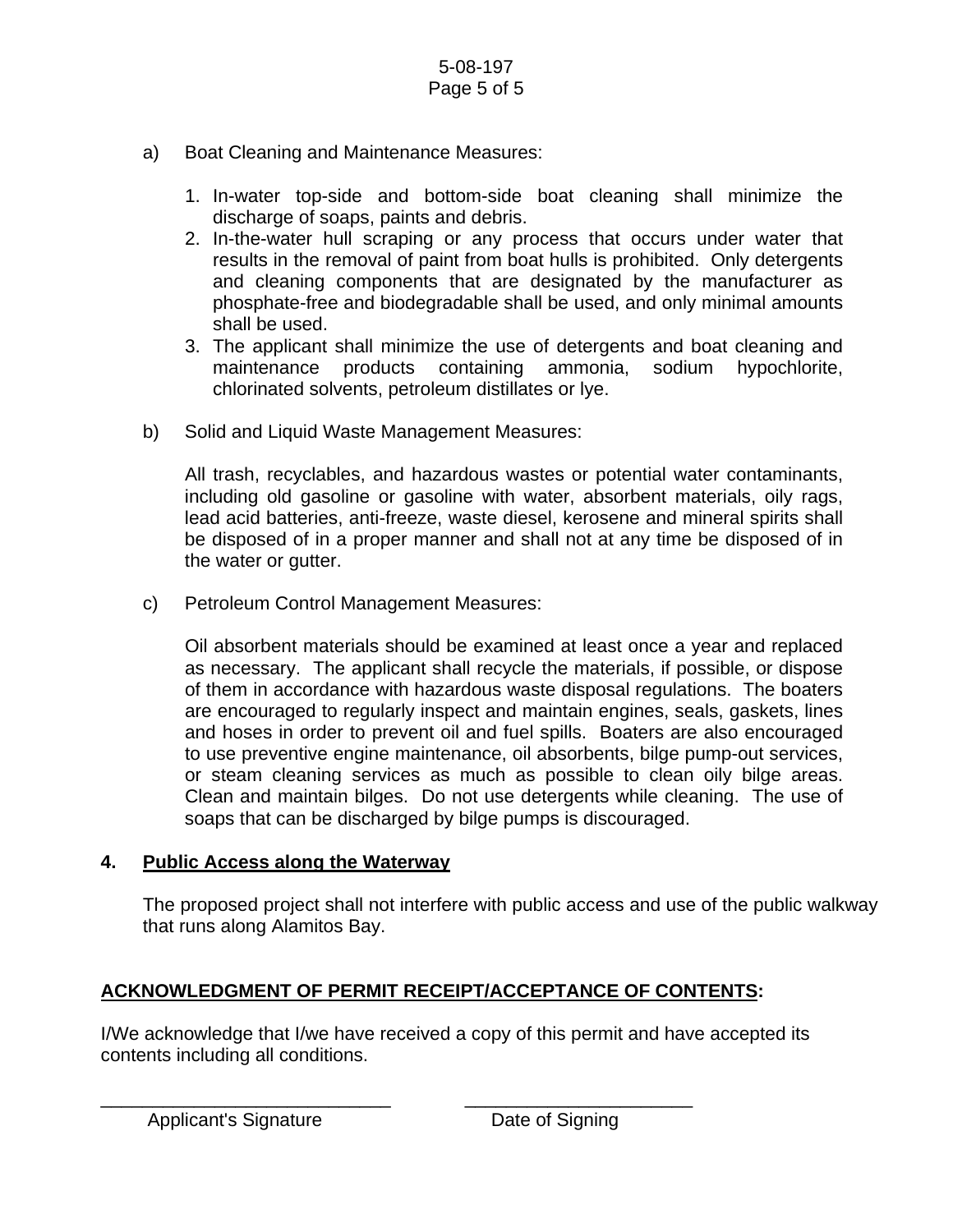# **City of Long Beach**

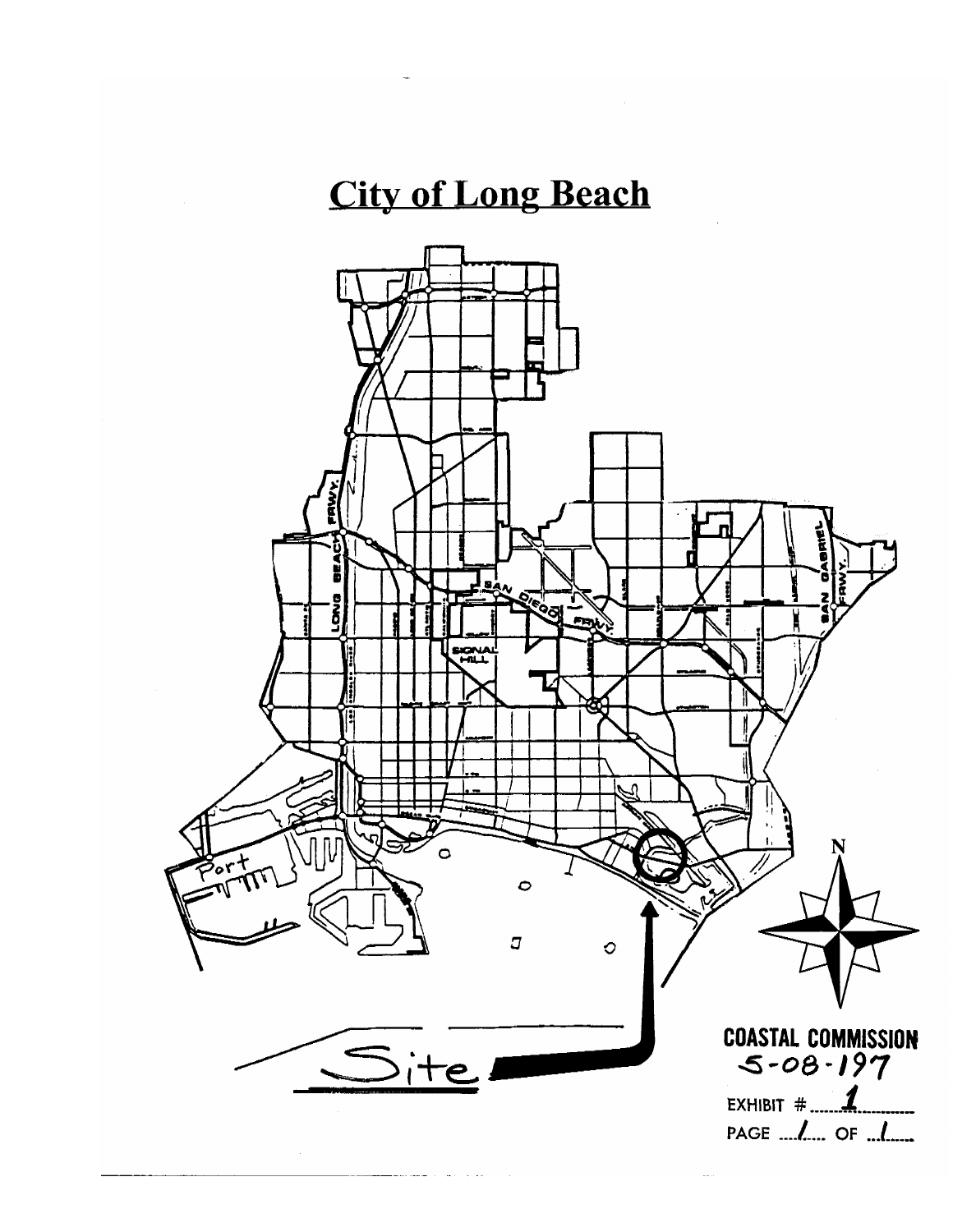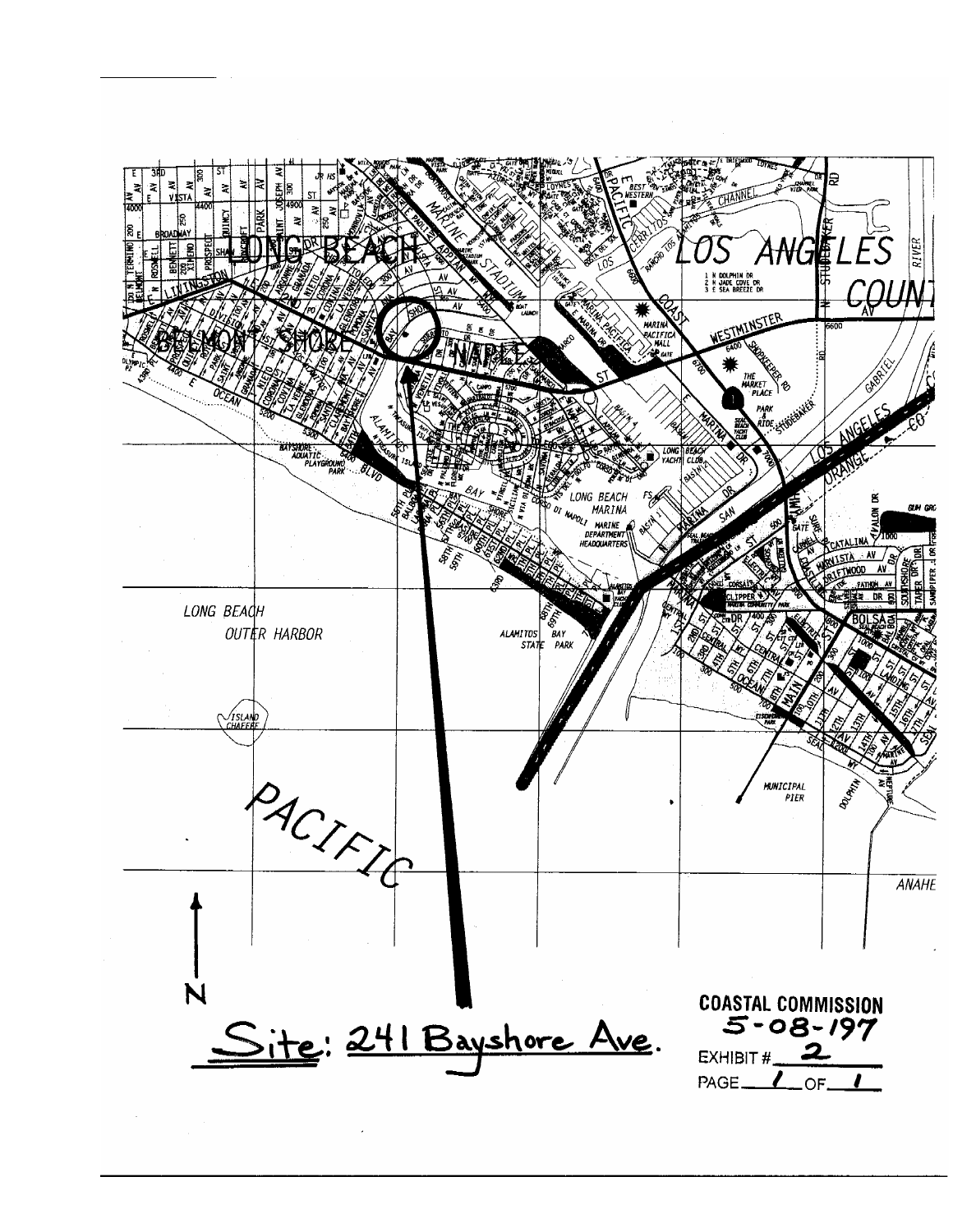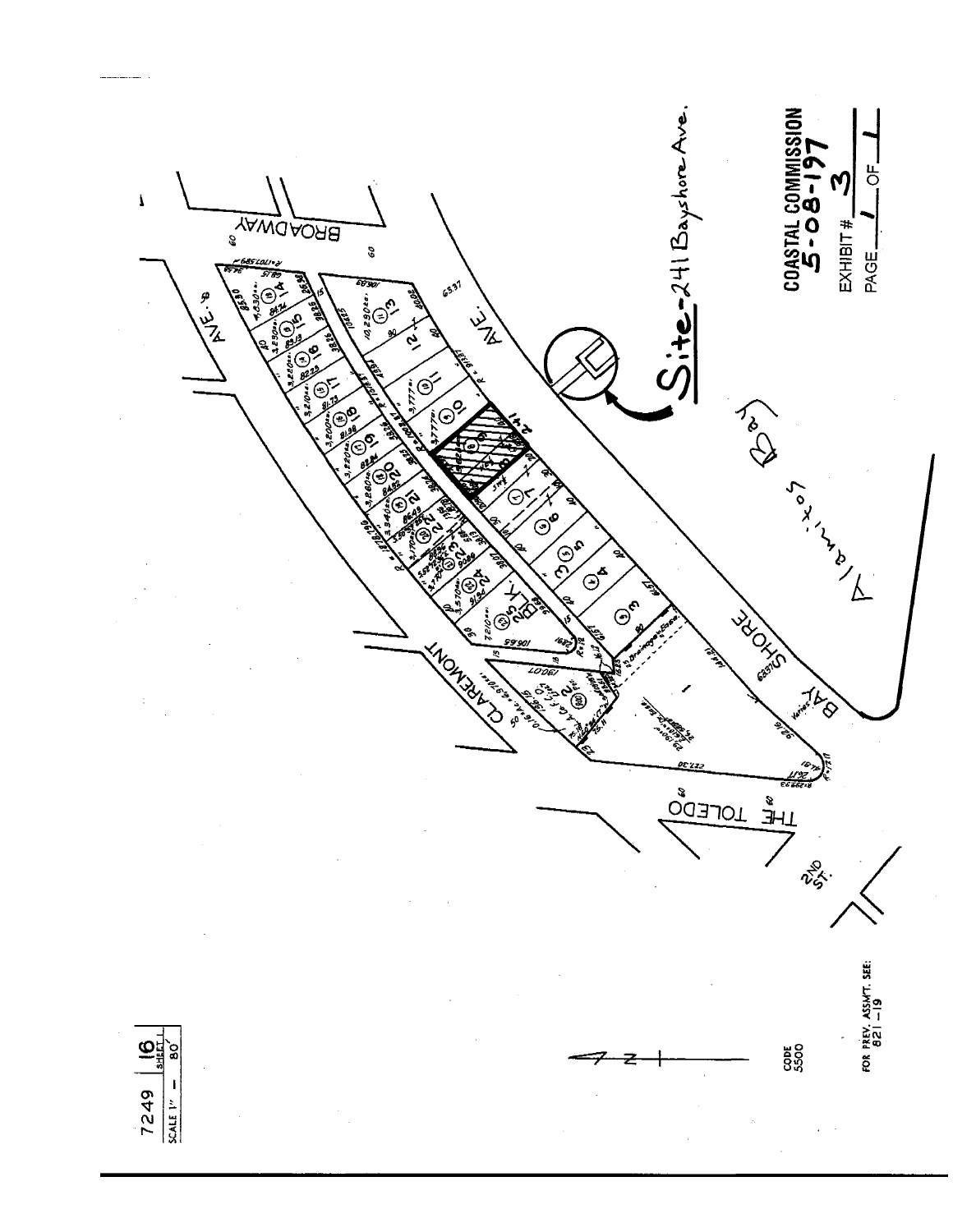